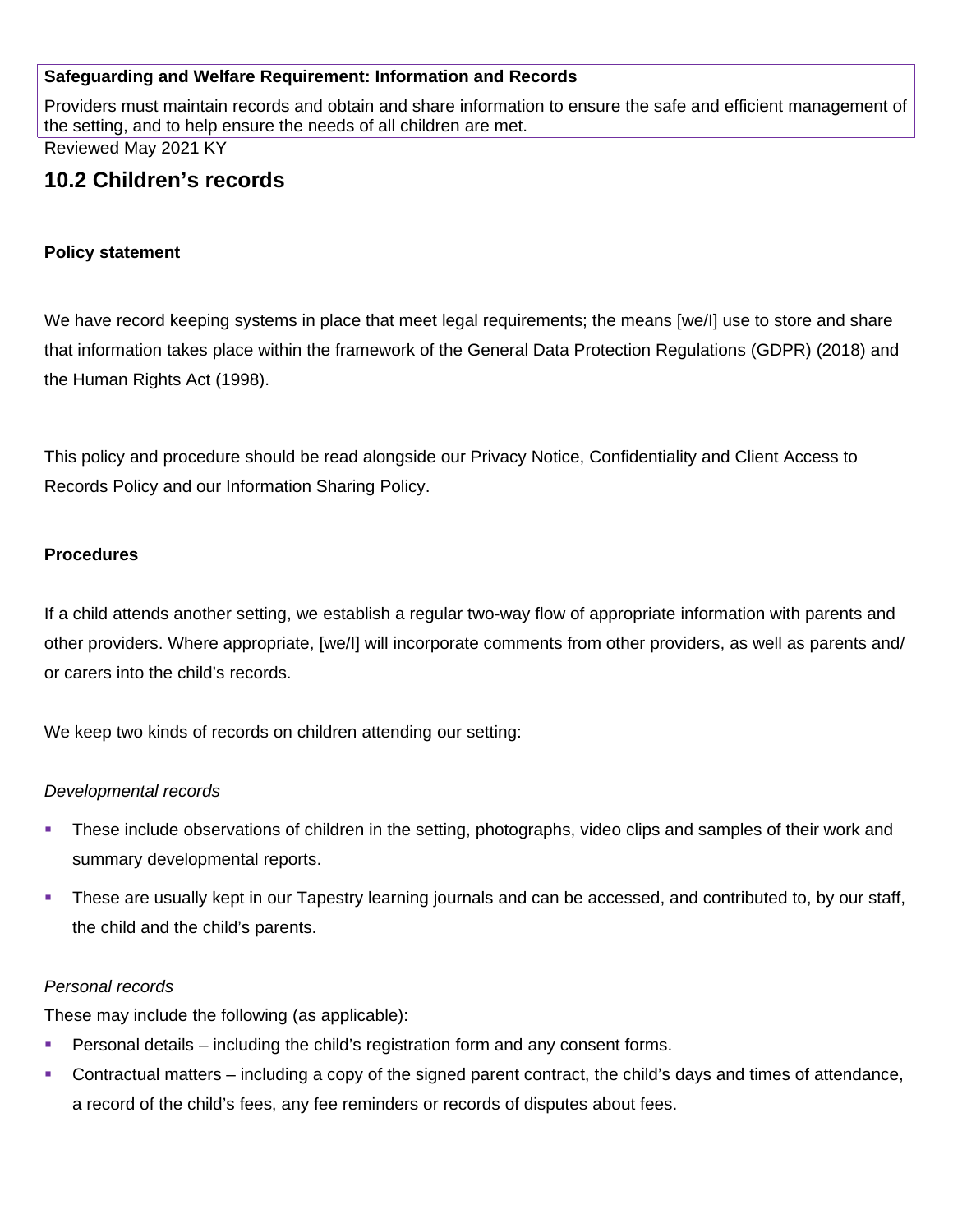- Child's development, health and well-being including a summary only of the child's EYFS profile report, a record of discussions about every day matters about the child's development health and well-bring with the parent.
- Early Support including any additional focussed intervention provided by our setting (e.g. support for behaviour, language or development that needs an SEN action plan) and records of any meetings held.
- Welfare and child protection concerns including records of all welfare and protection concerns, and our resulting action, meetings and telephone conversations about the child, an Education, Health and Care Plan and any information regarding a Looked After Child.
- Correspondence and Reports including a copy of the child's 2 Year Old Progress Check (as applicable), all letters and emails to and from other agencies and any confidential reports from other agencies.
- These confidential records are stored in a lockable file or cabinet, which is always locked when not in use and which our manager keeps secure in an office or other suitably safe place.
- We read any correspondence in relation to a child, note any actions and file it immediately
- We ensure that access to children's files is restricted to those authorised to see them and make entries in them, this being our manager, deputy or designated person for child protection, the child's key person, or other staff as authorised by our manager and other staff as authorised by me.
- We/ may be required to hand children's personal files to Ofsted as part of an inspection or investigation process; or to local authority staff conducting a S11 audit, as long as authorisation is seen. We/ ensure that children's personal files are not handed over to anyone else to look at.
- **Parents have access, in accordance with our Privacy Notice, Confidentiality and Client Access to Records** Policy, to the files and records of their own children, but do not have access to information about any other child.
- Our staff will not discuss personal information given by parents with other members of staff, except where it affects planning for the child's needs. Our staff induction programme includes an awareness of the importance of confidentiality in the role of the key person.
- We retain children's records for three years after they have left the setting; except records that relate to an accident or child protection matter, which are kept until a child reaches the age of 21 years or 24 years respectively. These are kept in a secure place.

## *Archiving children's files*

- When a child leaves our setting, we remove all paper documents from the child's personal file and place them in a robust envelope, with the child's name and date of birth on the front and the date they left. We seal this and place it in an archive box, stored in a safe place (i.e. a locked cabinet) for three years. After three years it is destroyed.
- **If data is kept electronically it is encrypted and stored as above.**
- Where there were s.47 child protection investigations, we mark the envelope with a star and archive it for 25 years.
- We store financial information according to our finance procedures.